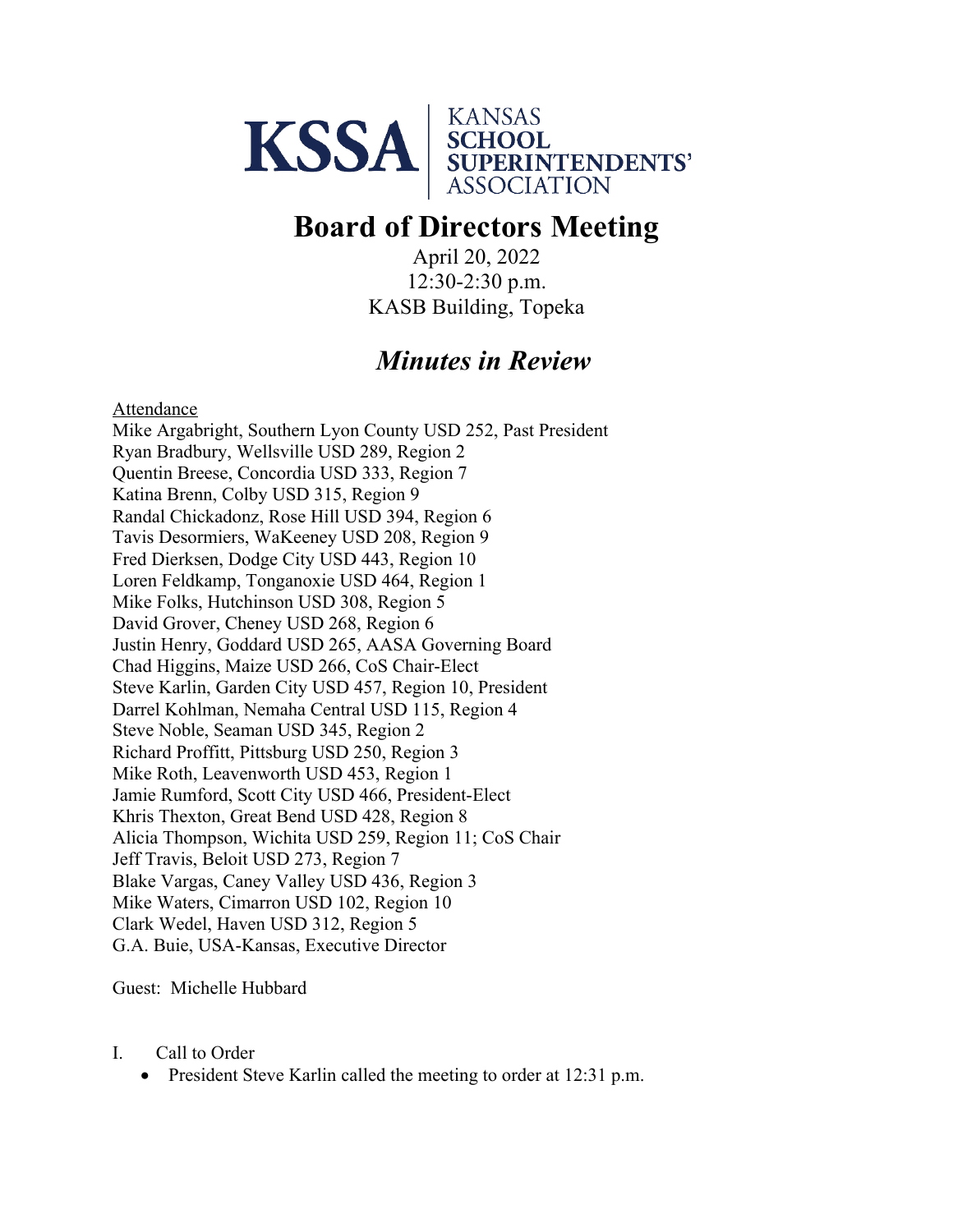### II. Consent Agenda

• Jeff Travis moved to approve the consent agenda, which included the agenda, minutes from the March meeting, and the February and March Financials. Seconded by Quentin Breese. Approved Unanimously.

III. President's Report

- President Steve Karlin asked how board members were doing with teacher vacancies. Board members discussed their open positions, some have been vacant for 2-3 years. It continues to be a challenge, and will take a concerted effort to fix.
- Steve introduced Craig Correll as President-Elect. Congratulations to him!
- IV. Executive Director's Report
	- G.A. Buie gave an update on the AASA Advocacy Conference in Washington D.C. July 12-14. It is open to any of you who would like to attend. We have a sponsor that will cover registration, you would need to cover transportation and hotel. G.A. and the executive board members will be attending. Let G.A. know if you want to attend
	- G.A. discussed the 2022-2023 Council of Superintendent dates and locations. We are moving the dates back a week, and looking at multiple locations. Is anyone else interested in hosting? We typically keep the spring meetings in Topeka because of the legislative session. Is this necessary? If we end up doing joint advocacy conference in January, keep it in Topeka that month.
	- G.A. discussed the upcoming New Superintendent Workshop. It will be June 14-15 at the KASB building in Topeka. G.A. passed out the agenda to look at. We will be doing the cookout on the  $14<sup>th</sup>$ , and a Legislative Recap on the  $15<sup>th</sup>$ .
	- G.A. discussed the upcoming USA-Kansas Conference. We have a full schedule, currently 550 attendees. Our room blocks are full, and golf is nearly full. There is still room in the cornhole tournament. We just spoke with Consuelo Castillo Kickbush. She's a hoot and will be great.
	- G.A. discussed professional development for 2022-2023. He passed out the flyer. We are excited to continue expanding our offerings.

### V. Legislative Update

• G.A. Buie gave the legislative update. He discussed HB 2567, the budget bill with policy issues added in. He thanked everyone for their efforts. The republicans didn't have the votes. He also discussed SB 58, the senate's Parents' Bill of Rights bill. The Governor vetoed SB 58, but there is still a version in the House that is even more intrusive. He also discussed SB 160, the Transgender Sports Bill, which has been vetoed. There may be a push to override. There is still a lot going on behind the scenes. They are waiting on the court's ruling on congressional districts. The board discussed the importance of staying in your legislators' ear, keeping them on the hook.

#### VI. AASA Report

• Justin Henry gave the AASA update. They are getting back to business as normal. Washington D.C. is open, Professional Development is continuing to expand, there are many cohort opportunities.